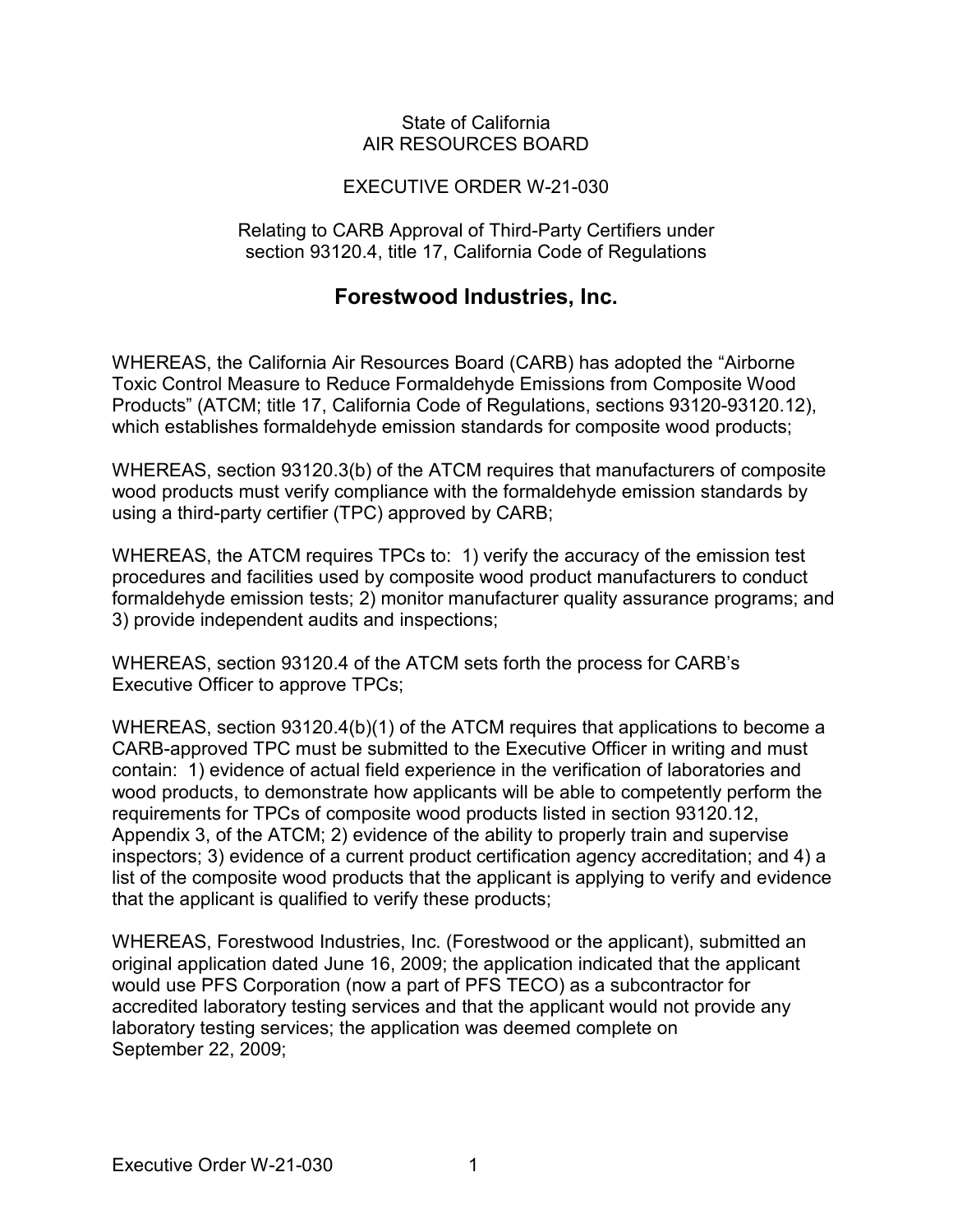tasks specified in section [93120.12](https://93120.12), Appendix 3, of the ATCM; WHEREAS, section 93120.4(b)(4) of the ATCM provides that the Executive Officer shall approve the application and issue an Executive Order if the evidence submitted by the applicant is sufficient to demonstrate that the applicant can competently perform the

 WHEREAS, Forestwood was issued Executive Order W-09-030, signed on October 19, 2009;

 WHEREAS, section 93120.4(b)(4) of the ATCM allows CARB-approved TPCs to apply for re-approval to CARB by submitting an updated application;

 WHEREAS, Forestwood submitted the original and the updated applications for approval to CARB as follows:

| <b>Executive Order #</b> | <b>Date Received</b> | <b>Date Signed</b> | <b>Actions</b>                                                                                                                                                                                               |
|--------------------------|----------------------|--------------------|--------------------------------------------------------------------------------------------------------------------------------------------------------------------------------------------------------------|
| W-09-030                 | 6/16/2009            | 10/19/2009         | Original                                                                                                                                                                                                     |
| W-11-030                 | 10/25/2010           | 6/17/2011          | Renewal                                                                                                                                                                                                      |
| W-13-030                 | 6/14/2013            | 7/09/2013          | Renewal and<br>approval of the<br>request to add<br><b>Intertek Testing</b><br>Services of<br>Shanghai, China as<br>a subcontractor for<br>accredited<br>laboratory testing<br>services                      |
| W-16-030                 | 7/22/2015            | 5/02/2016          | Renewal                                                                                                                                                                                                      |
| W-18-030                 | 5/25/2018            | 10/12/2018         | Renewal and<br>approval of the<br>request to remove<br><b>Intertek Testing</b><br>Services of<br>Shanghai, China<br>from their list of<br>subcontractors for<br>accredited<br>laboratory testing<br>services |
| Executive Order W-21-030 | $\overline{2}$       |                    |                                                                                                                                                                                                              |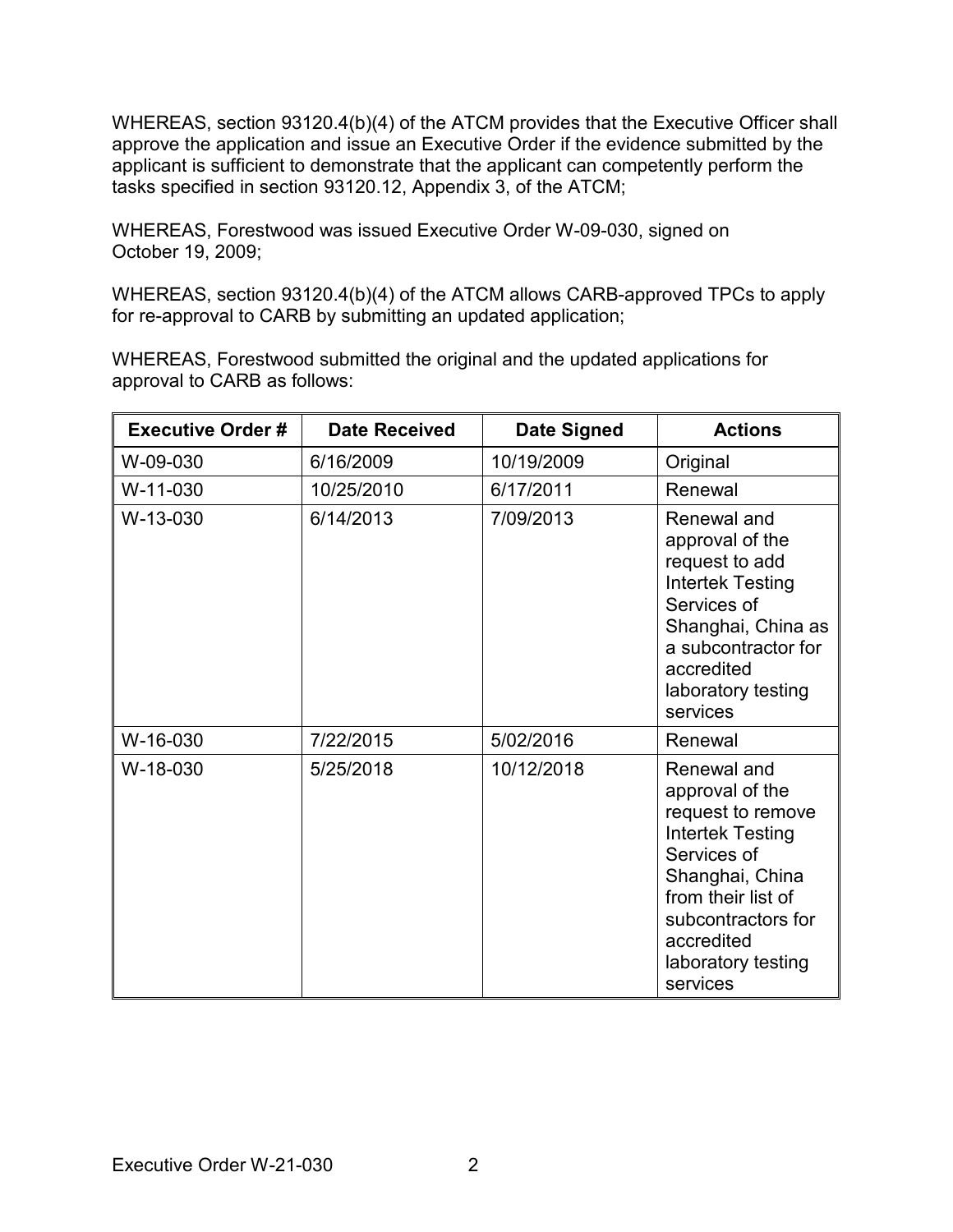| <b>Executive Order#</b> | <b>Date Received</b> | <b>Date Signed</b> | <b>Actions</b>                                                                                                                                                                                                                                         |
|-------------------------|----------------------|--------------------|--------------------------------------------------------------------------------------------------------------------------------------------------------------------------------------------------------------------------------------------------------|
| W-18-030A               | 12/04/2018           | 12/06/2018         | Amendment to<br>remove PFS<br>Corporation (dba<br>PFS TECO) from<br>their list of<br>subcontractors for<br>accredited<br>laboratory testing<br>services and add<br>NTA, LLC. as a<br>subcontractor for<br>accredited<br>laboratory testing<br>services |
| W-18-030B               | 3/11/2019            | 3/22/2019          | Amendment to add<br>VTEC as a<br>subcontractor for<br>accredited<br>laboratory testing<br>services                                                                                                                                                     |

 September 27, 2020; the application included the request to remove NTA, LLC from December 18, 2020; WHEREAS, Forestwood submitted an updated application for re-approval to CARB on their list of subcontract laboratories; the application was deemed complete

 section 93120.4(b)(1); and WHEREAS, the Executive Officer finds that the complete, updated application for re-approval demonstrated the TPC's ability to continue to comply with

 is appropriate that Executive Order W-18-030B be superseded by this Executive Order W-21-030. WHEREAS, the Executive Officer approved Forestwood's request for re-approval, and it

 NOW, THEREFORE, IT IS ORDERED that Forestwood is hereby approved as a TPC and is issued the following number designating them as a CARB-approved TPC: **TPC-030**.

 BE IT FURTHER ORDERED that Forestwood is a CARB-approved TPC for the following composite wood products: hardwood plywood, particleboard, and medium density fiberboard.

medium density fiberboard.<br>BE IT FURTHER ORDERED that this approval is subject to the following conditions: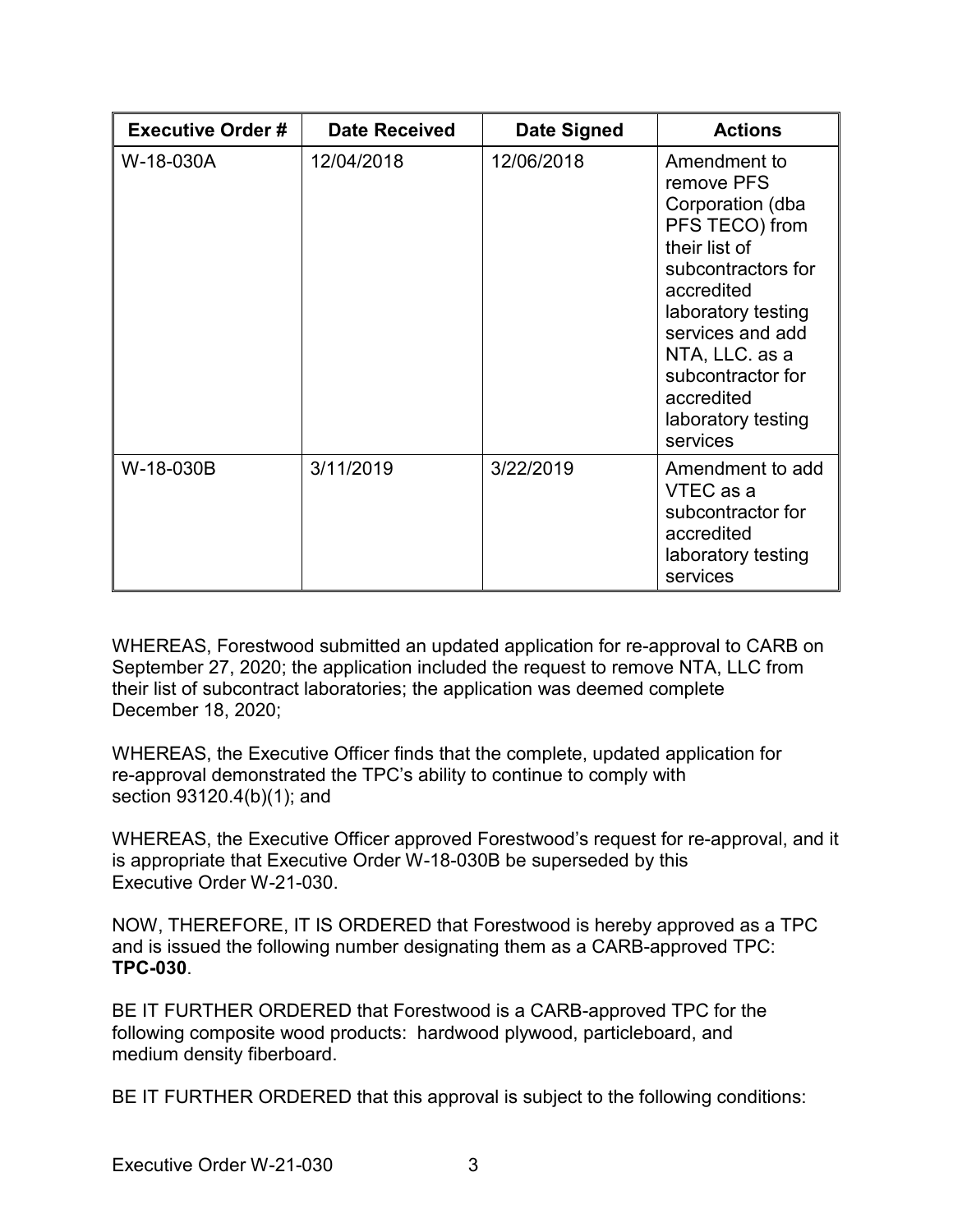- 1. Forestwood must provide their CARB-approved TPC number to each section [93120.12,](https://93120.12) Appendix 3, of the ATCM. manufacturer it has subcontracted with for services, as specified in
- 2. Forestwood's subcontracted laboratory listed in Attachment A must participate in an interlaboratory study of their primary and/or secondary chamber facilities.
- the tasks for which it is employed. Forestwood shall not use the subcontractor 3. If Forestwood wishes to use a subcontracted laboratory other than VTEC, Forestwood must submit a request to the Executive Officer in writing and must provide evidence to demonstrate that the subcontractor can competently perform unless the Executive Officer approves the request in writing.
- 4. Forestwood shall immediately notify the Executive Officer if any accreditation or expire, or revoked within the duration of this Executive Order. certification provided in support of their initial application is renewed, allowed to

 BE IT FURTHER ORDERED that this Executive Order W-21-030 supersedes Executive Order W-18-030B, which was issued on March 22, 2019.

 application to the Executive Officer as provided in section 93120.4 of the ATCM. BE IT FURTHER ORDERED that this Executive Order shall have a duration of two years from the date it is executed; within 120 days prior to the expiration of this Executive Order, Forestwood may apply for re-approval by submitting an updated

 BE IT FURTHER ORDERED that the Executive Officer may review and, for good ATCM. The Executive Officer shall not modify or revoke this Executive Order without procedures specified in title 17, California Code of Regulations, section 60055.1 et seq. cause, modify or revoke this Executive Order as provided in section 93120.4(d) of the affording Forestwood with the opportunity for a hearing in accordance with the

 hard copy form for two years, for review by CARB upon request, as specified in section [93120.12,](https://93120.12) Appendix 3, of the ATCM. BE IT FURTHER ORDERED that Forestwood must maintain records in electronic or

 BE IT FURTHER ORDERED that on or before March 1 of each year, Forestwood must section [93120.12,](https://93120.12) Appendix 3, of the ATCM. provide an annual report to CARB for the previous calendar year, as specified in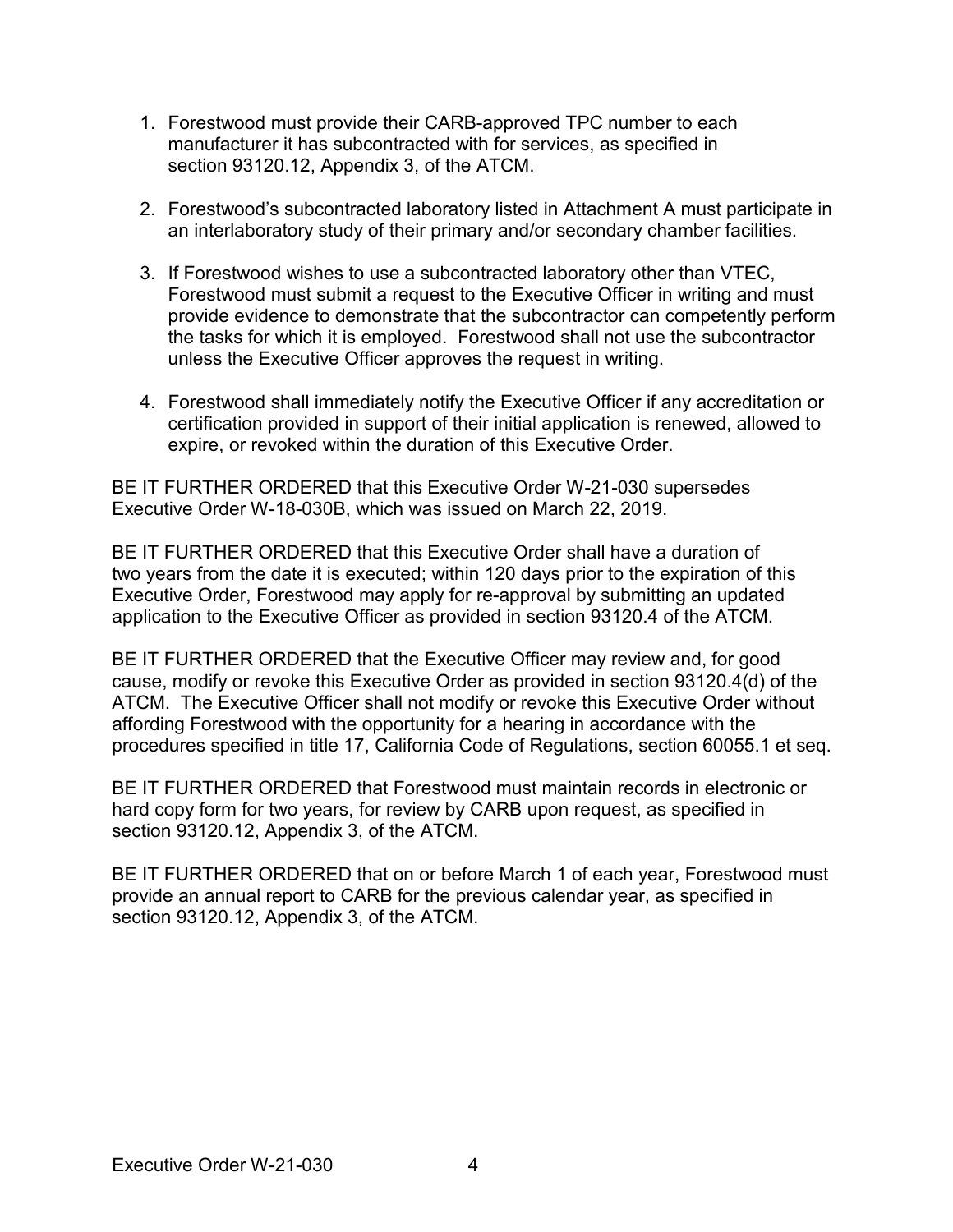writing within 30 days of any change in their ability to carry out the responsibilities of this BE IT FURTHER ORDERED that Forestwood must notify the Executive Officer in Executive Order.

Executed at Sacramento, California this <u>5<sup>th</sup></u> day of <u>January</u> 2021.

Pichard Bys  $\_$ 

Richard Boyd Assistant Division Chief Transportation and Toxics Division